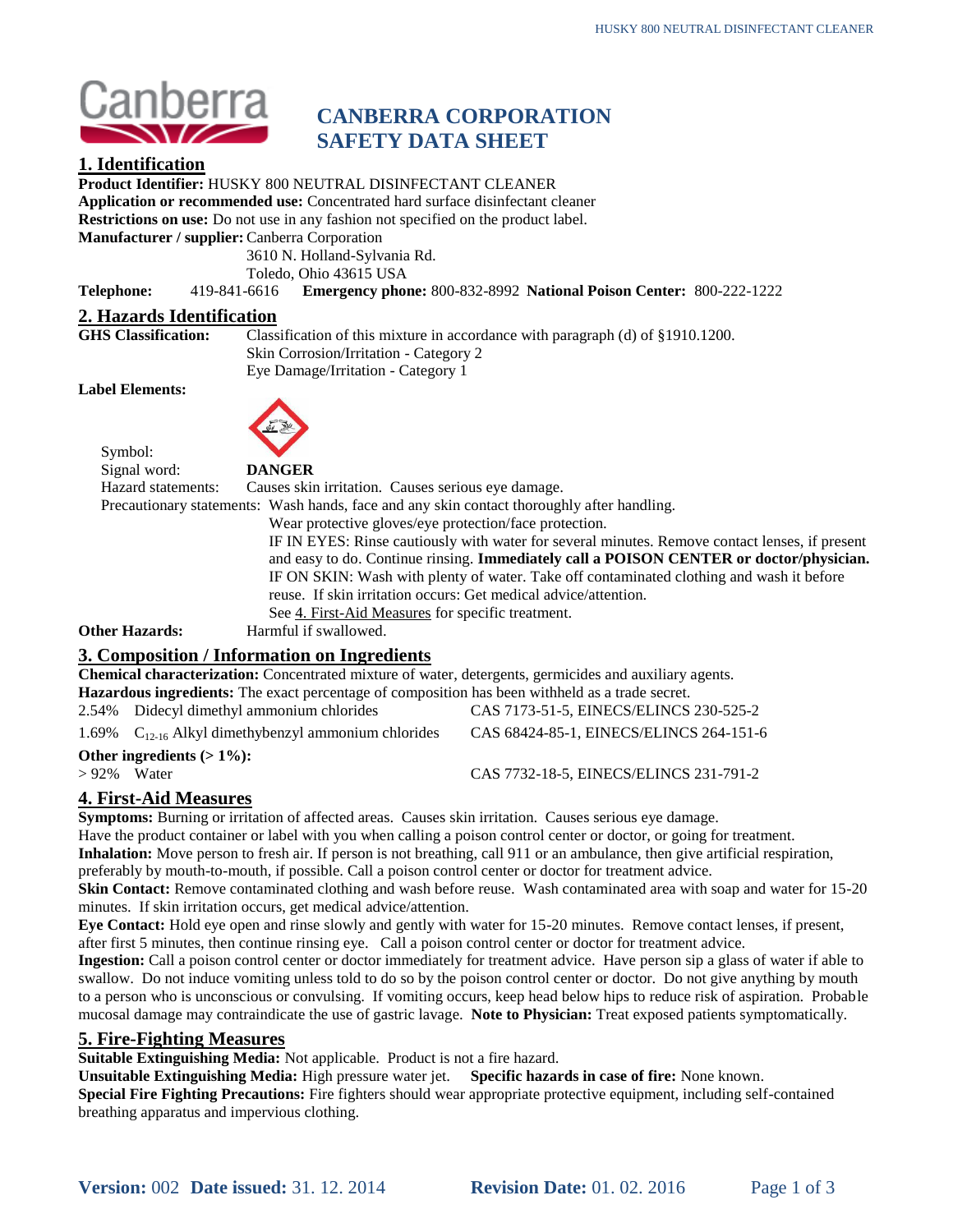#### **6. Accidental Release Measures**

**Emergency Procedures:** Depending on the extent of release, consider the need for restriction of access to spill area. **Personal Precautions:** Do not eat, drink or smoke during clean up. Wear protective clothing, eye protection and impervious gloves (e.g. neoprene). Wash thoroughly after clean up.

**Environmental Precautions:** Prevent spills from entering storm sewers/drains or contact with soil.

**Clean up Methods:** Small spills may be wiped up and rinsed with water. For larger spills, contain spill with inert material (sand, clay). Transfer material to labeled containers for recovery or proper disposal. After removal, flush area with water. Follow good industrial hygiene practices.

#### **7. Handling and Storage**

**Precautions for Safe Handling:** Read label before use. Avoid contact with skin or eyes. Avoid breathing vapor or spray mist. Wash hands, face and any skin contact thoroughly after handling. Wear protective gloves, eye protection, face protection. Use product only according to label directions. If unsure about safe use, contact your supervisor.

**Conditions for Safe Storage:** Keep out of reach of children. Do not contaminate water, food or feed by storage and disposal. Store in tightly closed, original container in a cool (10˚ - 30˚C), dry area. **Incompatibility:** Anionic detergents.

#### **8. Exposure Controls / Personal Protection**

#### **Components with occupational exposure limits:** None

**Engineering Controls:** Proper ventilation in accordance with good industrial hygiene should be provided.

#### **Personal Protective Equipment**

**Respiratory:** Respiratory protection is not necessary under normal conditions of use.

**Gloves:** Use water impervious gloves (latex or neoprene rubber). No breakthrough time has been established.

**Eye Protection:** Chemical resistant goggles or face protection.

**Other:** Protective clothing (long sleeves, pants), eyewash, safety shower are always advisable when working with chemicals.

#### **9. Physical and Chemical Properties**

| <b>Physical State -</b>                   | Liquid                                               | <b>Auto-ignition temperature - Not applicable</b> |                                   |
|-------------------------------------------|------------------------------------------------------|---------------------------------------------------|-----------------------------------|
| Color -                                   | Blue                                                 | <b>Flash Point -</b>                              | None                              |
| Odor -                                    | Ocean breeze                                         | <b>Flammability</b> -                             | Not applicable                    |
| <b>Odor Threshold</b> - No data available |                                                      | <b>Flammability Limits -</b>                      | Not applicable                    |
| <b>Boiling Point -</b> $212^{\circ}F$     |                                                      | <b>Partition coefficient -</b>                    | Not applicable                    |
|                                           | <b>Decomposition temperature - No data available</b> | <b>Solubility (Water)</b> -                       | Complete                          |
| <b>Freezing Point - 32°F</b>              |                                                      | <b>Vapor Density -</b>                            | No data available                 |
| $pH (Conc.) -$                            | $6.0 - 8.0$                                          | Vapor Pressure -                                  | No data available                 |
| $pH (RTU) -$                              | $6.0 - 8.0$                                          | Viscosity -                                       | Slightly viscous                  |
| <b>Relative Density - 1.000</b>           |                                                      | $%$ VOC -                                         | $<$ 1 (Excluding exempt material) |

**Evaporation Rate** - Similar to water

#### **10. Stability and Reactivity**

**Reactivity:** No specific reactivity test data is available for this mixture. Under normal conditions of storage and use, hazardous reactions are not expected. **Incompatible materials:** Oxidizers, anionic detergents.

**Chemical stability:** This product is stable at ambient temperatures and pressures.

**Conditions to avoid:** Temperatures above 50°C or below 10°C.

**Hazardous decomposition products:** None known.

#### **11. Toxicological Information**

**Acute Toxicity:** Toxicity data is not available for this mixture. Data below are estimates based on summation methods.

| Test                   | Results             | Classification $(A.0.4.1(c))$ Basis $(A.1.3.6.1)$ |                                                                                                                |
|------------------------|---------------------|---------------------------------------------------|----------------------------------------------------------------------------------------------------------------|
| Oral                   | $>$ 2000 $mg/kg$    | Not applicable                                    | Ingredient literature (Additive formula)                                                                       |
| Dermal                 | $>$ 2000 $mg/kg$    | Not applicable                                    | Ingredient literature (Additive formula)                                                                       |
| Inhalation             | $> 20 \text{ mg/L}$ | Not applicable                                    | Ingredient literature (Additive formula)                                                                       |
| Eye Damage/Irritation  | Corrosion           | Category 1                                        | Ingredient literature                                                                                          |
| Skin Damage/Irritation | Irritation          | Category 2                                        | Ingredient literature                                                                                          |
|                        |                     |                                                   | Summary Skin and ave contact are most likely reutes of expective. Expective causes skin irritation and serious |

**Summary:** Skin and eye contact are most likely routes of exposure. Exposure causes skin irritation and serious eye damage.

#### **Subchronic/Chronic Toxicity:**

| <b>Test</b>                                                                          | Results                         | <b>Classification</b> | <b>Basis</b>           |  |
|--------------------------------------------------------------------------------------|---------------------------------|-----------------------|------------------------|--|
| <b>Skin Sensitization</b>                                                            | Not a sensitizer Not applicable |                       | Ingredient literature. |  |
| <b>Summary:</b> Repeated or prolonged contact causes skin irritation and eye damage. |                                 |                       |                        |  |

**Carcinogens** - Ingredients are not listed on the NTP Report on Carcinogens, IARC Monographs or by OSHA **Other data** - No other toxicological information is available for this mixture.